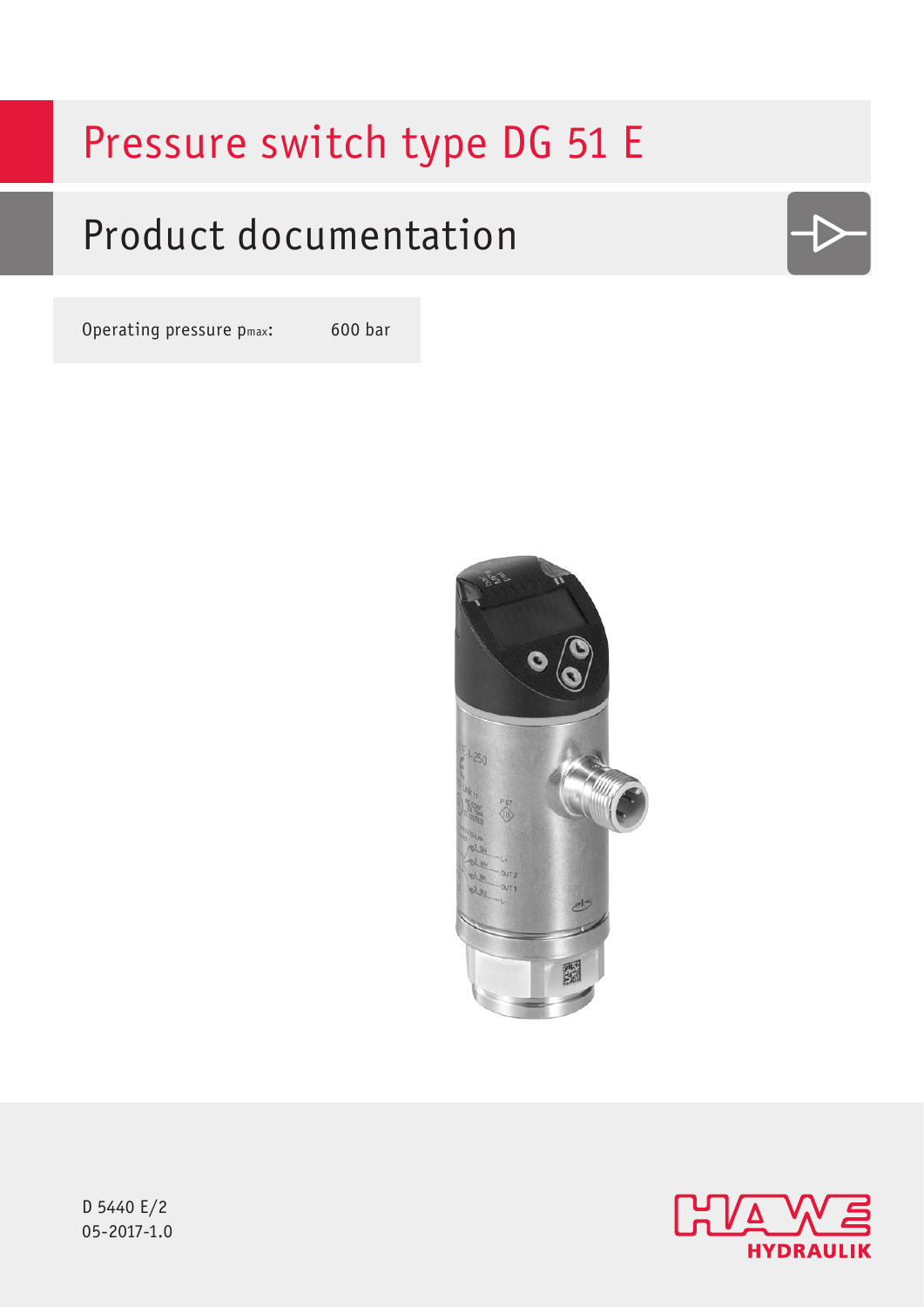

© by HAWE Hydraulik SE.

The reproduction and distribution of this document as well as the use and communication of its contents to others without explicit authorisation is prohibited.

Offenders will be held liable for the payment of damages.

All rights reserved in the event of patent or utility model applications.

Brand names, product names and trademarks are not specifically indicated. In particular with regard to registered and protected names and trademarks, usage is subject to legal provisions.

HAWE Hydraulik respects these legal provisions in all cases.

Printing date / document generated on: 20.07.2017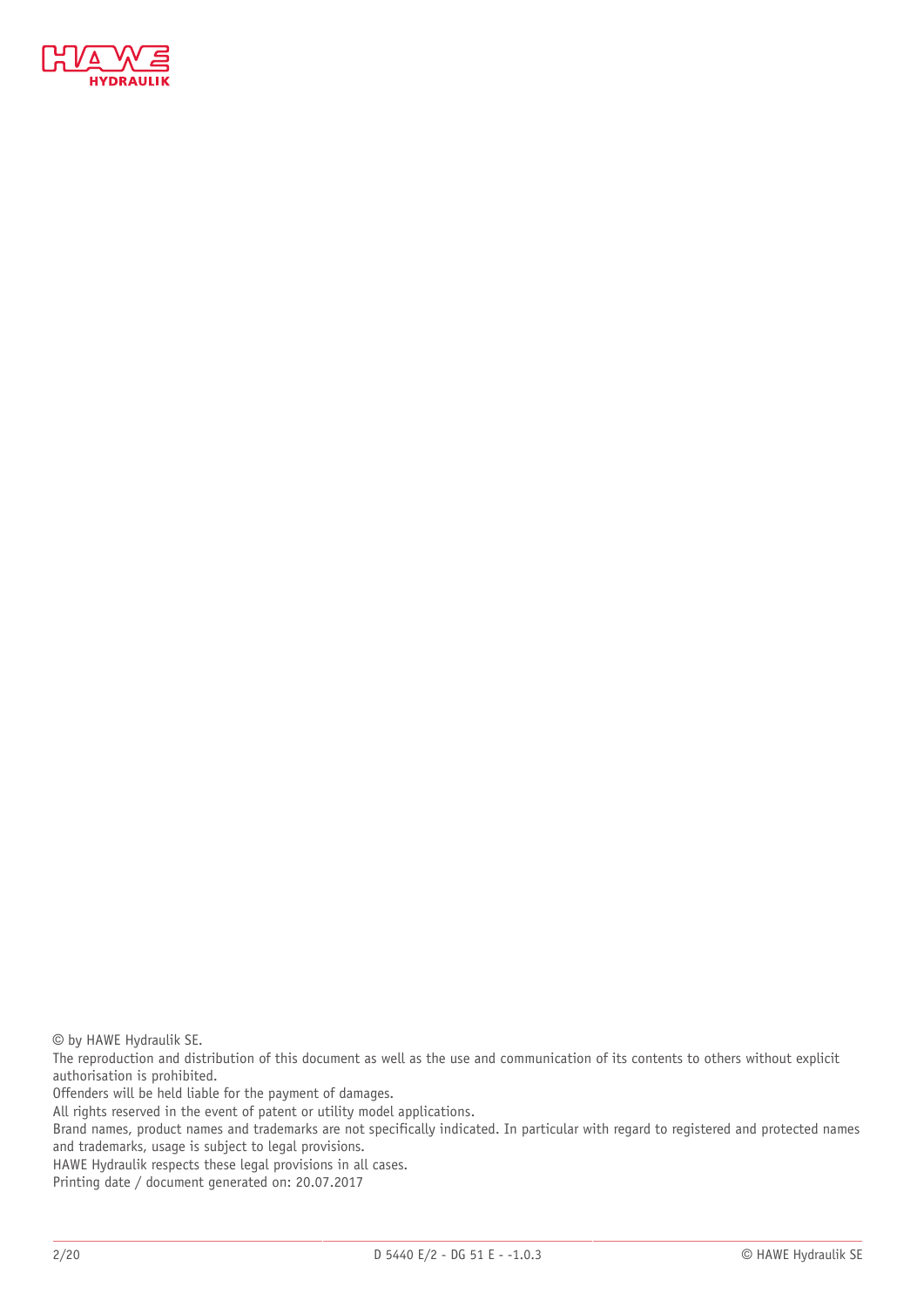

| $\mathbf{1}$   |  |
|----------------|--|
| $\overline{2}$ |  |
| $\overline{3}$ |  |
| 3.1            |  |
| 3.2            |  |
| 3.3            |  |
| 3.4            |  |
| $\overline{4}$ |  |
|                |  |
| 5              |  |
| 5.1            |  |
| 5.2            |  |
| 5.3            |  |
| 5.4            |  |
| 5.5            |  |
| 5.6            |  |
| 6              |  |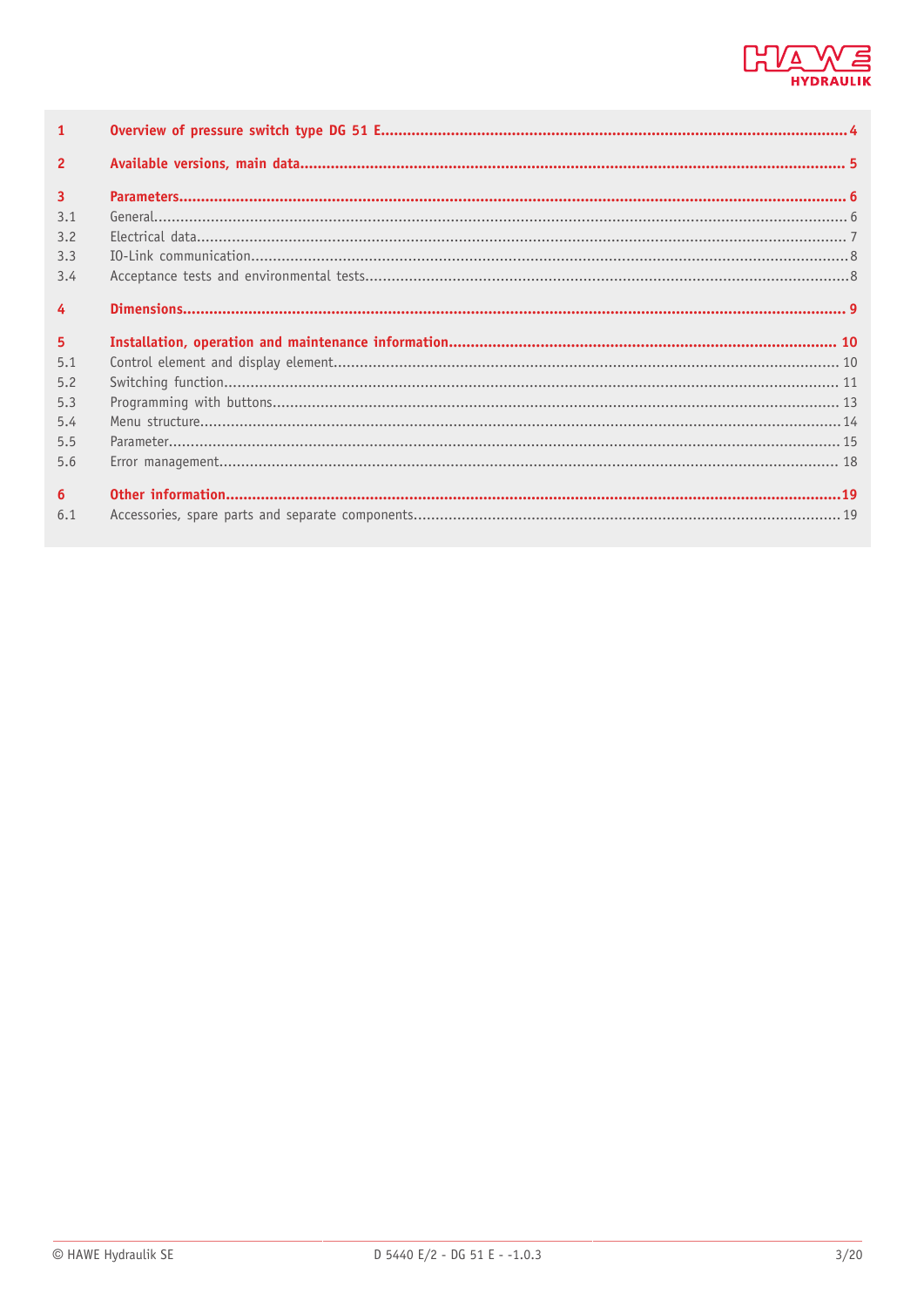

# <span id="page-3-0"></span>**1 Overview of pressure switch type DG 51 E**

Pressure switches are hydraulic accessories. They close or open electrical contacts when under pressure.

They are used to issue an electrical switching command or signal for further work steps when a predefined pressure value is reached.

Two independent switching points can be programmed. Pushbuttons or IO-Link can be used to carry out the setting.

### **Features and benets:**

- Two switch outputs as normally closed contact or normally open contact, PNP or NPN programmable
- System pressure is constantly measured and shown on the display
- Optical switching point monitoring by LED
- IO-Link communication

#### **Intended applications:**

- General hydraulic systems
- Machine tools



*Pressure switch type DG 51E*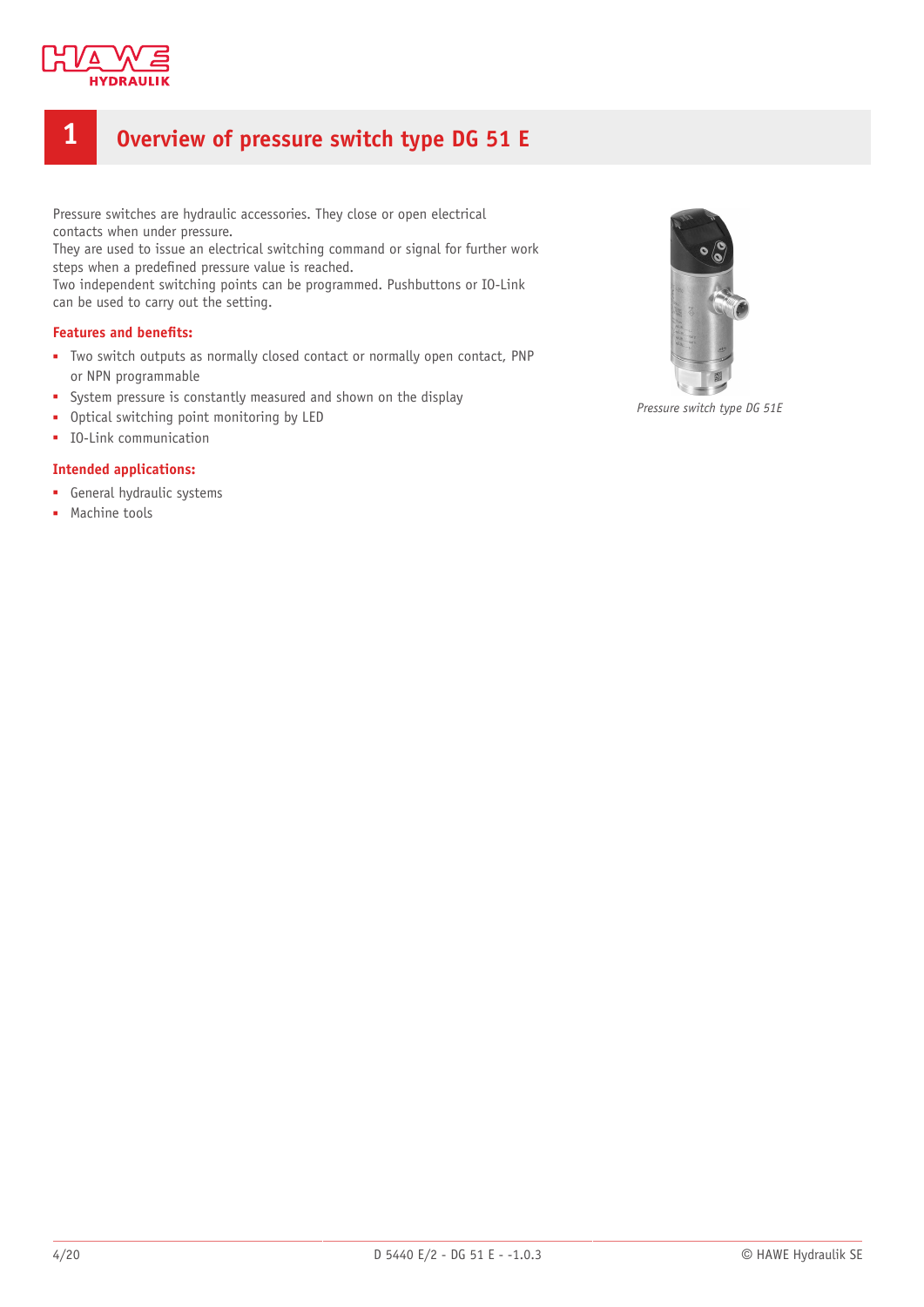

# <span id="page-4-0"></span>**2 Available versions, main data**

**Circuit symbol:**



**Order coding example:**

| $DG 51 E - A 250$ |                |                                                          |
|-------------------|----------------|----------------------------------------------------------|
|                   |                |                                                          |
|                   | Pressure range | Table 2 Pressure range                                   |
|                   |                | <b>Hydraulic connection</b> Table 1 Hydraulic connection |

**Basic type**

# **Table 1 Hydraulic connection**

| Coding | <b>Description</b>             |
|--------|--------------------------------|
| – A    | External thread G 1/4 A (BSPP) |
| – I    | Internal thread G 1/4 (BSPP)   |

### **Table 2 Pressure range**

| Coding | Pressure setting (bar) |
|--------|------------------------|
| 100    | 0 to 100               |
| 250    | $0$ to $250$           |
| 400    | $0$ to $400$           |
| 600    | $0$ to $600$           |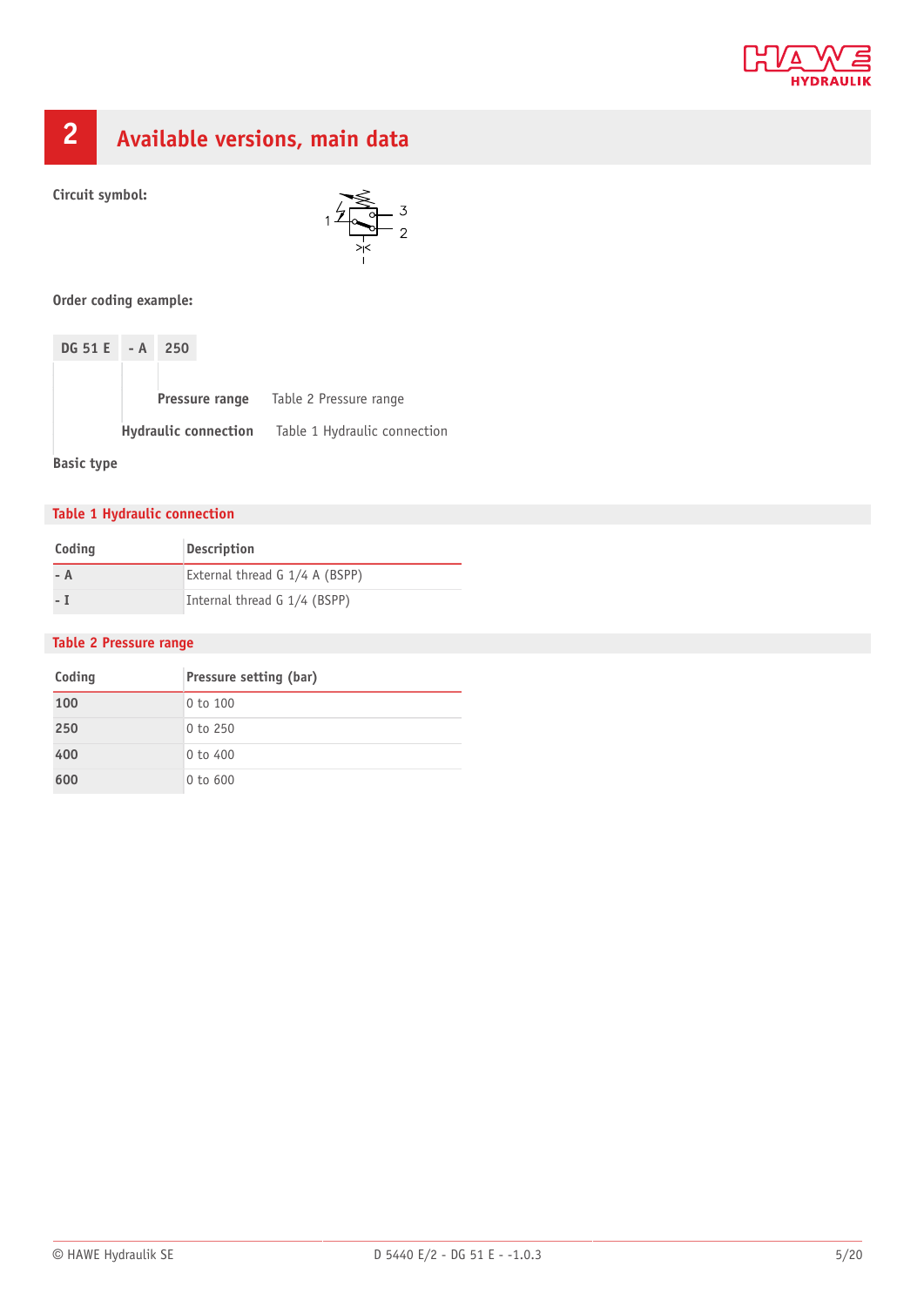

# <span id="page-5-0"></span>**3 Parameters**

# <span id="page-5-1"></span>**3.1 General**

| <b>Designation</b>                  | Pressure switch                                                                                             |
|-------------------------------------|-------------------------------------------------------------------------------------------------------------|
| Design                              | Ceramic-Capacitive (100 bar)<br>Metallic thin-film cell (250 bar, 400 bar, 600 bar)                         |
| Model                               | Screw-in part                                                                                               |
| Material                            | V2A, Plastic (250 bar, 400 bar, 600 bar)<br>V4A, Plastic (100 bar)                                          |
| <b>Ports</b>                        | M12, 4-pole                                                                                                 |
| <b>Tightening torques</b>           | 25 to 35 Nm<br>Chapter 4, "Dimensions"                                                                      |
| Material with contact to the medium | V2A (1.4542)                                                                                                |
| <b>Installation position</b>        | As desired                                                                                                  |
| <b>Protection class</b>             | IP 67, mounted                                                                                              |
| <b>Temperatures</b>                 | Medium temperature: -25 to +80°C<br>Ambient temperature: -25 to +80°C<br>Storage temperature: -40 to +100°C |

# **Pressure**

|                                |            | DG 51 E- to 100 | DG 51 E- to 250 | DG 51 E- to 400     | DG 51 E- to 600      |
|--------------------------------|------------|-----------------|-----------------|---------------------|----------------------|
| Measuring range                | bar        | 0 to 100        | 0 to 250        | $0$ to $400$        | 0 to 600             |
|                                | PSI        | $0$ to $1450$   | 0 to 3625       | 0 to 5800           | 0 to 8700            |
| Maximum pressure               | bar        | 300             | 500             | 800                 | 800                  |
|                                | PSI        | 4350            | 7250            | 11580               | 11580                |
| <b>Bursting pressure</b>       | bar        | 650             | 1200            | 1700                | 2500                 |
|                                | PSI        | 9400            | 17400           | 24650               | 36250                |
| Switching point SP1 and SP2    | bar        | 1 to 100        | 2 to 250        | 4 to 400            | 4 to 600             |
|                                | PSI        | 10 to 1450      | 40 to 3650      | 40 to 5800          | 40 to 8700           |
| Reset point rP1 and rP2        | bar        | $0.5$ to 99.5   | 1 to 249        | 2 to 398            | 2 to 598             |
|                                | PSI        | 5 to 1445       | 20 to 3600      | 20 to 5780          | 20 to 8680           |
| Pressure difference $\Delta p$ | bar<br>PSI | 0.5<br>5        | 20              | $\mathcal{P}$<br>20 | $\overline{c}$<br>20 |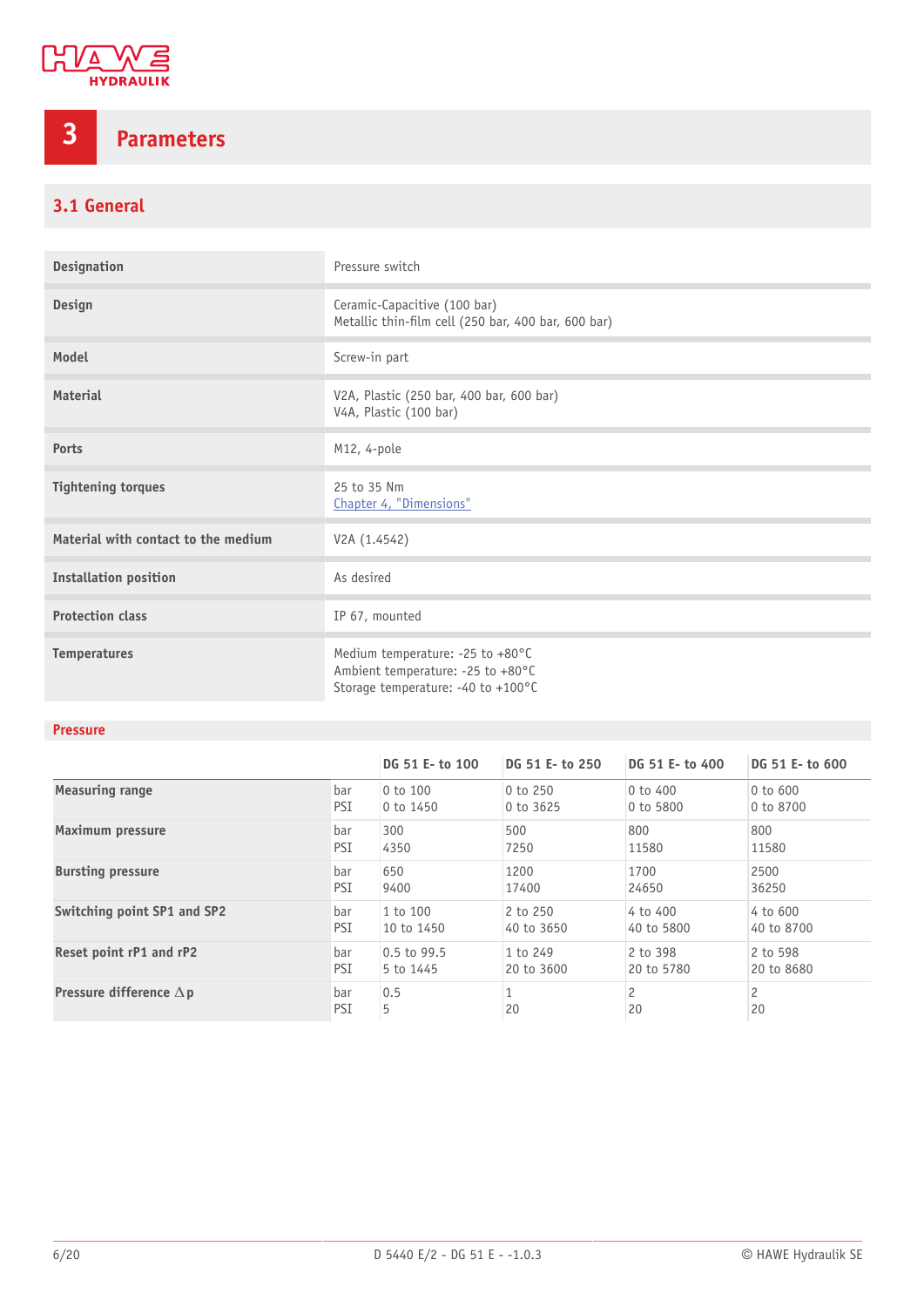

# <span id="page-6-0"></span>**3.2 Electrical data**

| <b>Version</b>                         | PNP/NPN switching, programmable                  |             |               |
|----------------------------------------|--------------------------------------------------|-------------|---------------|
| Operating voltage U <sub>B</sub>       | 18 to 30 DC, protected against polarity reversal |             |               |
| Idle current I <sub>L</sub>            | $< 35$ mA                                        |             |               |
| <b>Insulation resistance RISO</b>      | $> 100$ M $\Omega$                               |             |               |
| <b>Outputs</b>                         |                                                  |             |               |
| Switching current IA                   | < 200 mA, overload-proof                         |             |               |
| Voltage drop $\Delta U_A$              | < 2.5 V                                          |             |               |
| Switching frequency f <sub>s</sub>     | $\leq$ 170 Hz                                    |             |               |
| Switching cycles N                     | > 100 million                                    |             |               |
| <b>Accuracy</b>                        |                                                  |             |               |
| Switching point accuracy               | $< \pm 0.5$                                      |             |               |
| Hysteresis                             | $< \pm 0.25$                                     |             |               |
| Repeat accuracy                        | $< \pm 0.1$                                      |             |               |
| <b>Reaction time</b>                   |                                                  |             |               |
| Startup                                | 0.3s                                             |             |               |
| Response time of output T <sub>s</sub> | $<$ 3 ms                                         |             |               |
| Delay time dS & dr                     | 0 to 50 s, programmable                          |             |               |
| <b>Electrical connection</b>           |                                                  |             |               |
| Signal                                 | Pin                                              | Wire colour |               |
| $U_B$                                  | $1\,$                                            | Brown       | $2^{\circ}$ 1 |

| $\mathsf{U}_\mathsf{B}$ | Brown        |
|-------------------------|--------------|
| OUT <sub>2</sub>        | White        |
| <b>GND</b>              | Blue         |
| OUT1/I0-Link            | <b>Black</b> |
|                         |              |

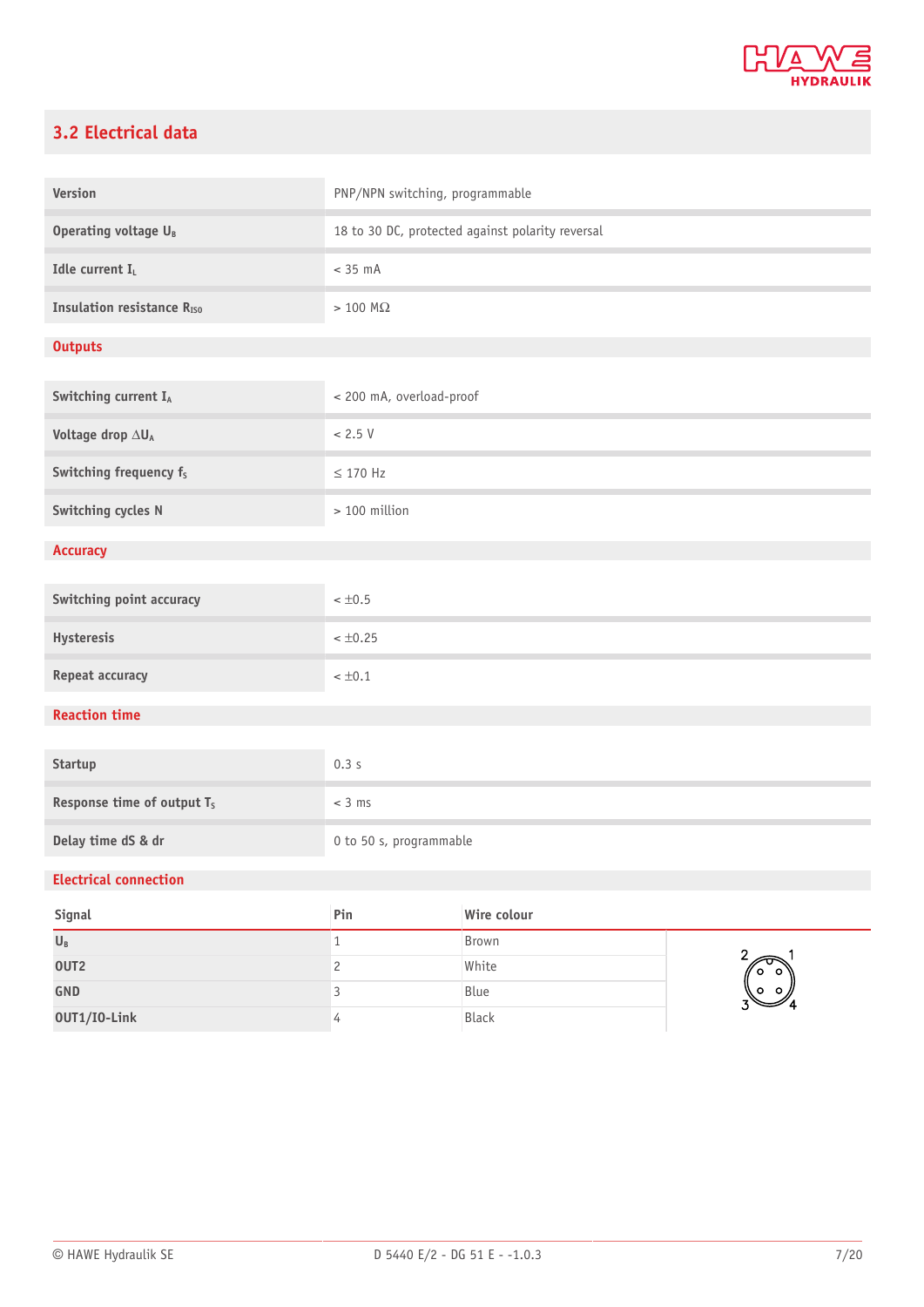

# <span id="page-7-0"></span>**3.3 IO-Link communication**

| <b>Type</b>                | COM2, 38.4 kBaud                                                                                                     |
|----------------------------|----------------------------------------------------------------------------------------------------------------------|
| <b>Revision</b>            | 1.1                                                                                                                  |
| <b>SDCI</b> standard       | IEC 61131-9                                                                                                          |
| Device ID                  | 100 bar: 915 d / 000 393 h<br>250 bar: 916 d / 000 394 h<br>400 bar: 917 d / 000 395 h<br>600 bar: 918 d / 000 396 h |
| <b>Profiles</b>            | Smart Sensor, Process Data Variable, Device Identification, Device Diagnosis                                         |
| SIO mode                   | Yes                                                                                                                  |
| Master port class          | Α                                                                                                                    |
| Analogue process data      |                                                                                                                      |
| <b>Binary process data</b> | 2                                                                                                                    |
| Cycle time                 | $> 2.3$ ms                                                                                                           |

A superordinate IO-Link Master is required to use the IO-Link interface. Process and diagnostic data can be accessed directly using the IO-Link.

It is also possible to adjust the settings during ongoing operation.

<span id="page-7-1"></span>The device-specific IODDS file will be provided on request.

# **3.4 Acceptance tests and environmental tests**

| <b>EMC</b>                  |                   |                     |
|-----------------------------|-------------------|---------------------|
| Immunity to interference    | DIN EN 61000-6-2  |                     |
| <b>Emitted interference</b> | DIN EN 61000-6-3  |                     |
| <b>Environment test</b>     |                   |                     |
| <b>Shock resistance</b>     | DIN EN 60068-2-27 | 50 g, 11 ms         |
| <b>Vibration resistance</b> | DIN EN 60068-2-6  | 20 g, 10 to 2000 Hz |
| <b>MTTF</b>                 | 201.44a           |                     |

#### **For the scope of validity cULus:**

The device shall be supplied from an isolating transformer having a secondary Listed fuse rated either

a) max 5 amps for voltages 0~20 Vrms (0~28.3 Vp) or

b) 100/Vp for voltages of 20~30 Vrms (28.3~42.4 Vp).

The device shall be connected only by using any Listed (CYJV/7) or R/C (CYJV2/8) cord in respect of Condition of Acceptability, having suitable ratings.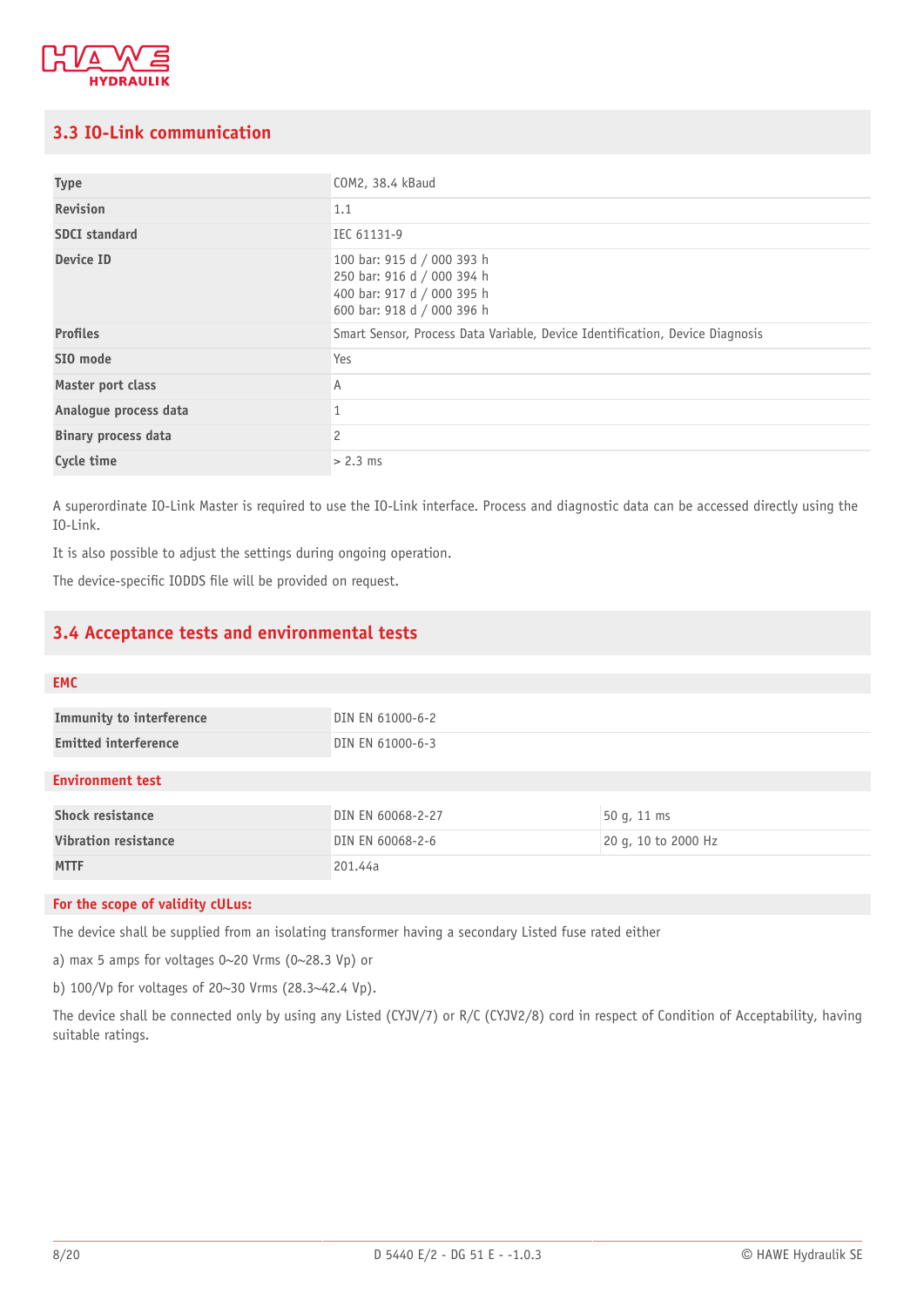

# <span id="page-8-0"></span>**Dimensions**

All dimensions in mm, subject to change.



- Four-digit 10-segment display, alphanumeric
- Display unit/switching state
- Programming buttons
- Housing can be turned, max. 345°
- FKM sealing ring

**DG 51 E- I -…**



- Four-digit 10-segment display, alphanumeric
- Display unit/switching state
- Programming buttons
- Housing can be turned, max. 345°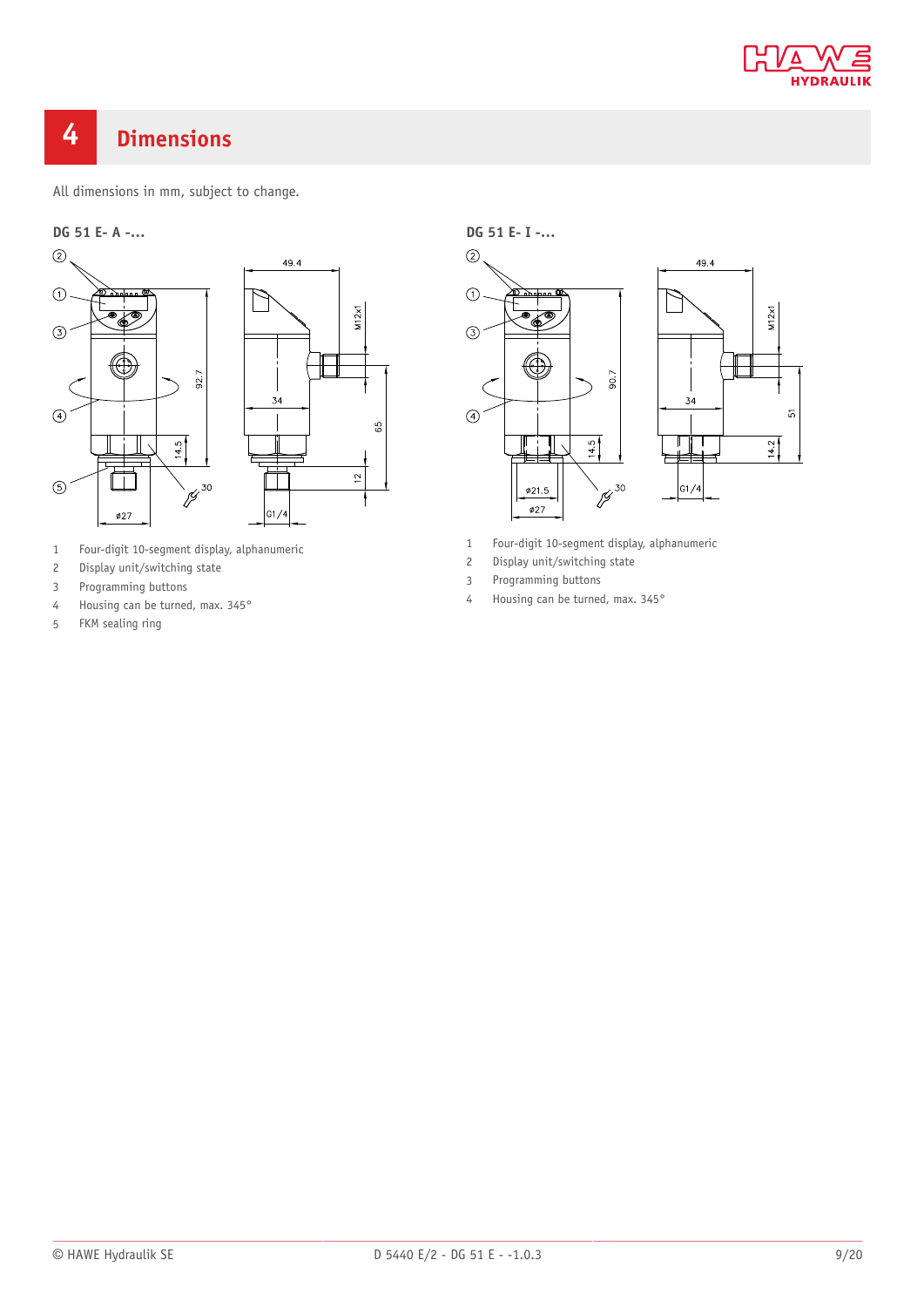

# <span id="page-9-0"></span>**5 Installation, operation and maintenance information**

# <span id="page-9-1"></span>**5.1 Control element and display element**



# **Layout plan**

| <b>Number</b> | Element              | <b>Function/meaning</b>                                                                              |
|---------------|----------------------|------------------------------------------------------------------------------------------------------|
| $\mathbf{1}$  | Yellow LED           | OUT 1 is activated                                                                                   |
| 2             | Green LED            | Display in bar                                                                                       |
| 3             | Green LED            | Display in PSI                                                                                       |
| 4             | Green LED            | Display in MPa                                                                                       |
| $5 - 7$       | Green LED            | Not assigned                                                                                         |
| 8             | Yellow LED           | OUT 2 is activated                                                                                   |
| 9             | Enter button         | Selection of the parameters and confirmation of the values                                           |
| 10            | Arrow button down    | Setting the parameter values<br>Gradually by individual pressure, continually by continuous pressure |
| 11            | Arrow button up      | Setting the parameter values<br>Gradually by individual pressure, continually by continuous pressure |
| 12            | Alphanumeric display | Displays the current system pressure<br>Displays parameters and parameter values                     |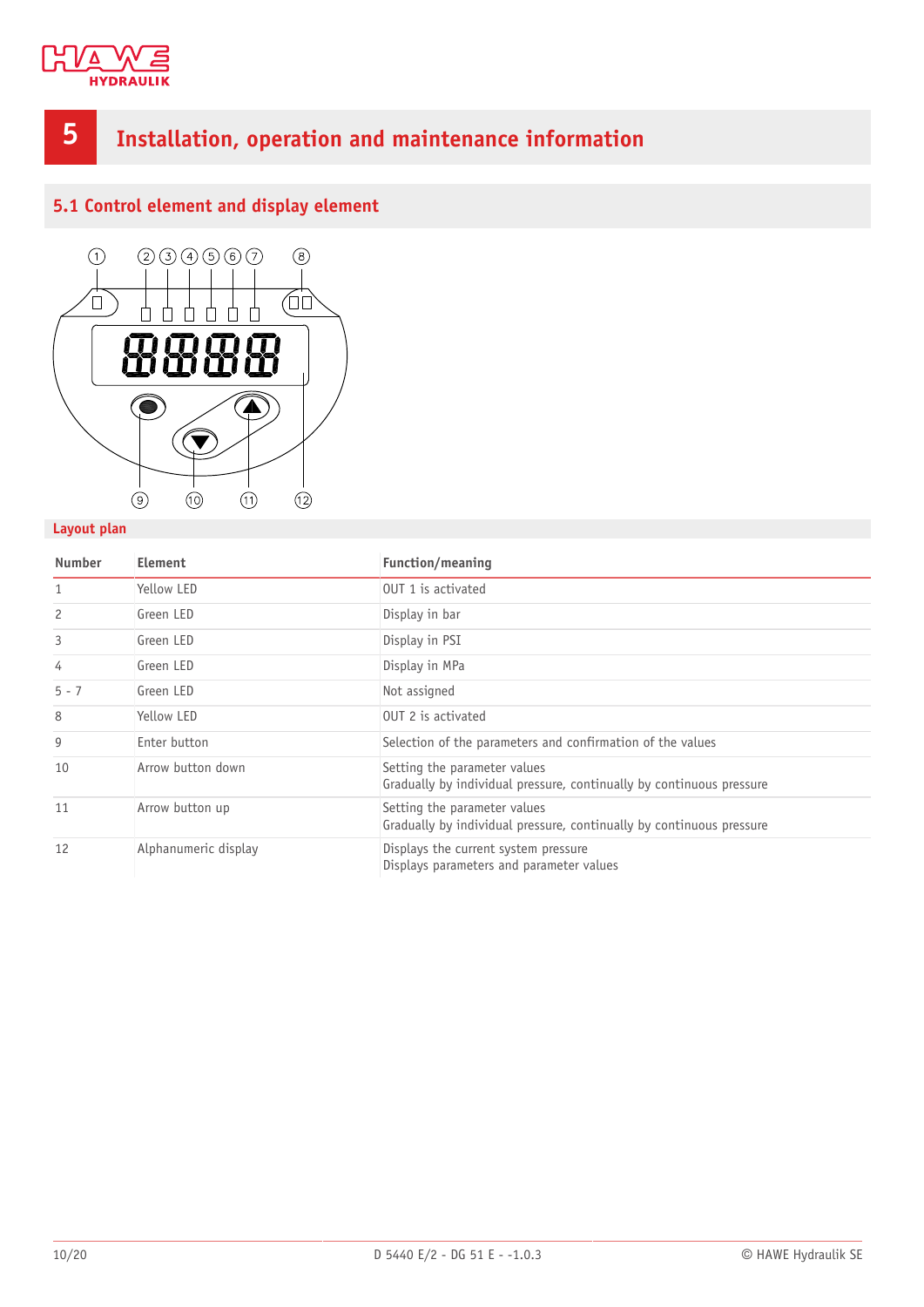

# <span id="page-10-0"></span>**5.2 Switching function**

### **Hysteresis N/O contact**

System pressure increases above the switching point SP. The contact closes. A signal is present at the output. System pressure falls below the reset point rP. The contact opens. No signal is present at the output.



## **Hysteresis N/C contact**

System pressure increases above the switching point SP. The contact opens. No signal is present at the output. System pressure falls below the reset point rP. The contact closes. A signal is present at the output.

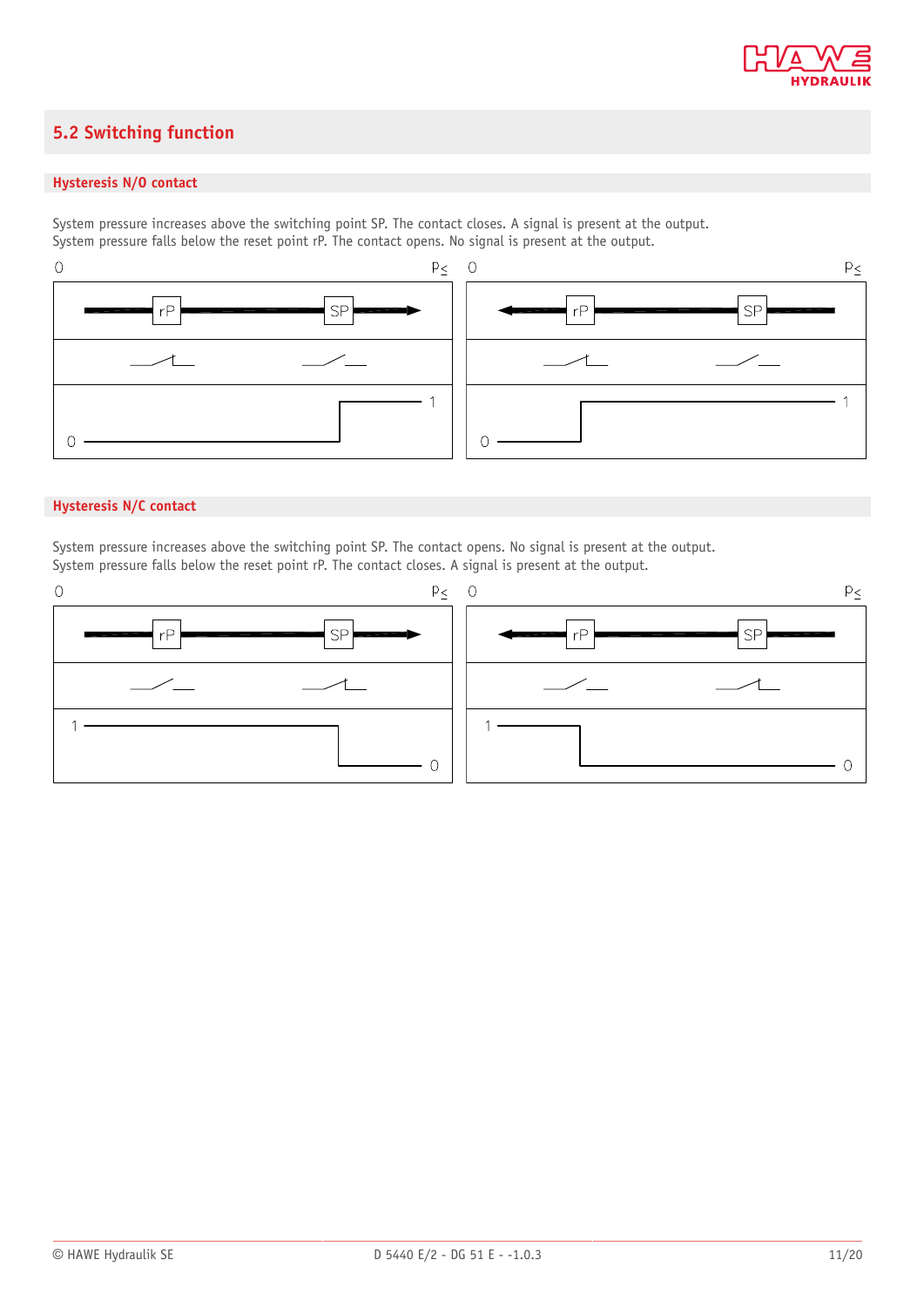

### **Window function N/O contact**

The system pressure is between FL and FH. Both contacts are closed. A signal is present at the output. The system pressure falls below FL or increases above FH. One contact opens. No signal is present at the output.



## **Window function N/C contact**

The system pressure is between FL and FH. Both contacts are open. No signal is present at the output. The system pressure falls below FL or increases above FH. One contact closes. A signal is present at the output.

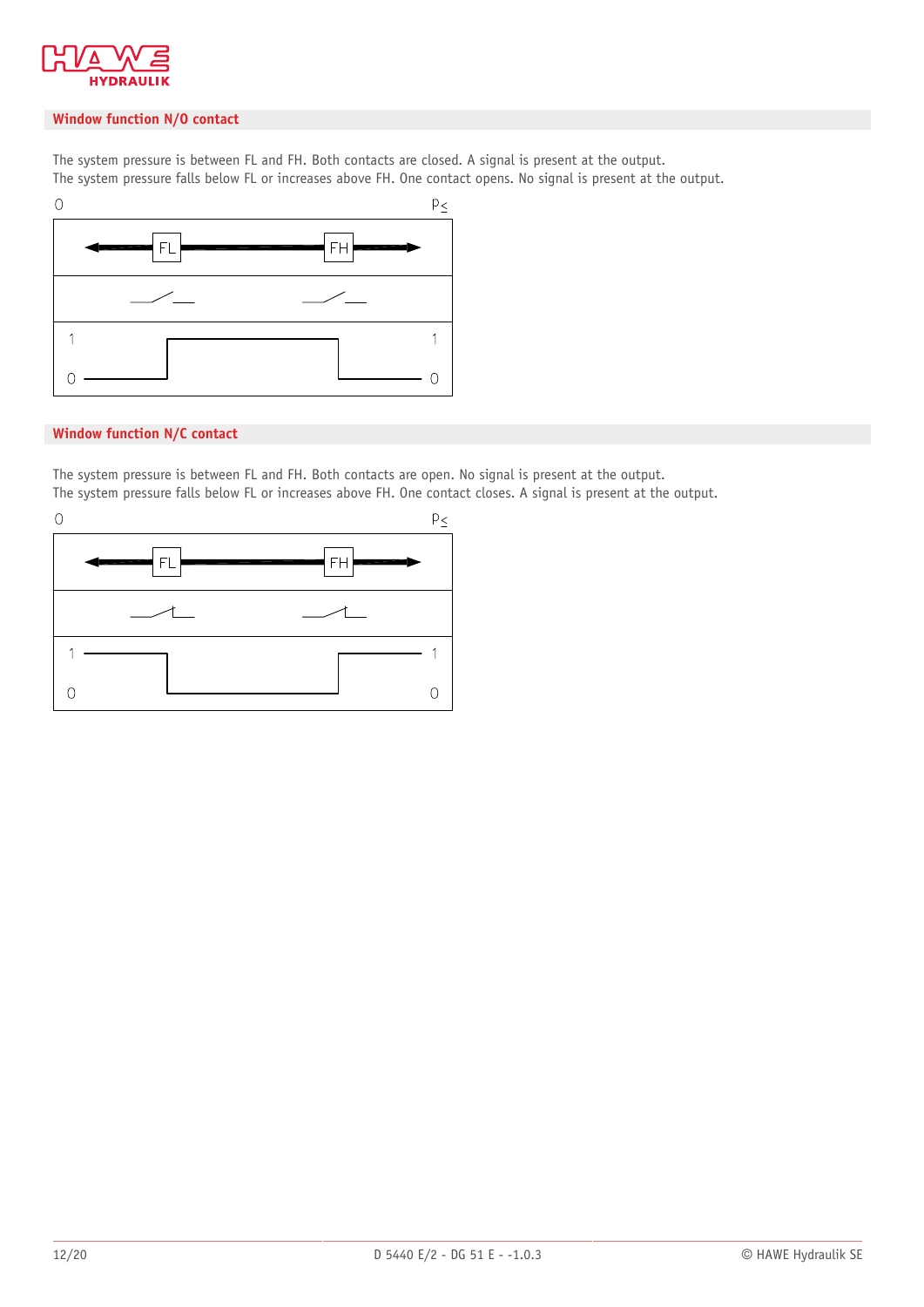

# <span id="page-12-0"></span>**5.3 Programming with buttons**

The pressure switch type DG 51 E is programmed using three programming buttons [Enter], [Up] and [Down].

Pressing the arrow button up [U] or down [D] increases or decreases the values. Continuously pressing [U] and [D] increases or decreases the values continuously.

#### **General programming**

1. Pressing the [Enter] button opens the programming menu

► Display shows 5P1

- 2. Press [U] or [D] until the parameter to be edited appears in the display
- 3. Press [Enter] to edit the parameter displayed
- ► Display shows the parameter value
- 4. Pressing [U] or [D] for at least 1 s activates editing
- 5. Press [U] or [D] until the desired value is shown
- 6. [Enter] saves the value
	- ► Display shows the parameter name

#### **Note** i

- Display shows  $\Box$ .  $\Box$   $\Box$   $\Box$   $\Box$  IO-Link communication is active. Parameter changes are not possible
- **•** Display shows  $5.\text{L}$   $\sigma$  c: DG 51 E is continuously locked by software and this can only be cancelled by software. Parameter changes are not possible

#### **Locking and unlocking**

The DG 51 E can be electronically locked in order to prevent unintended parameter changes. For this purpose, the DG 51 E must be in the default setting.

#### **Locking:**

Press [U] and [D] simultaneously for at least 10 s

 $\triangleright$  Display shows  $\mathsf{Loc}$ 

#### **Unlocking:**

Press [U] and [D] simultaneously for at least 10 s

 $\blacktriangleright$  Display shows  $ul$ 

#### **Timeout**

If no entry is made for at least 30 s, the program automatically resets to the initial state with unaltered settings.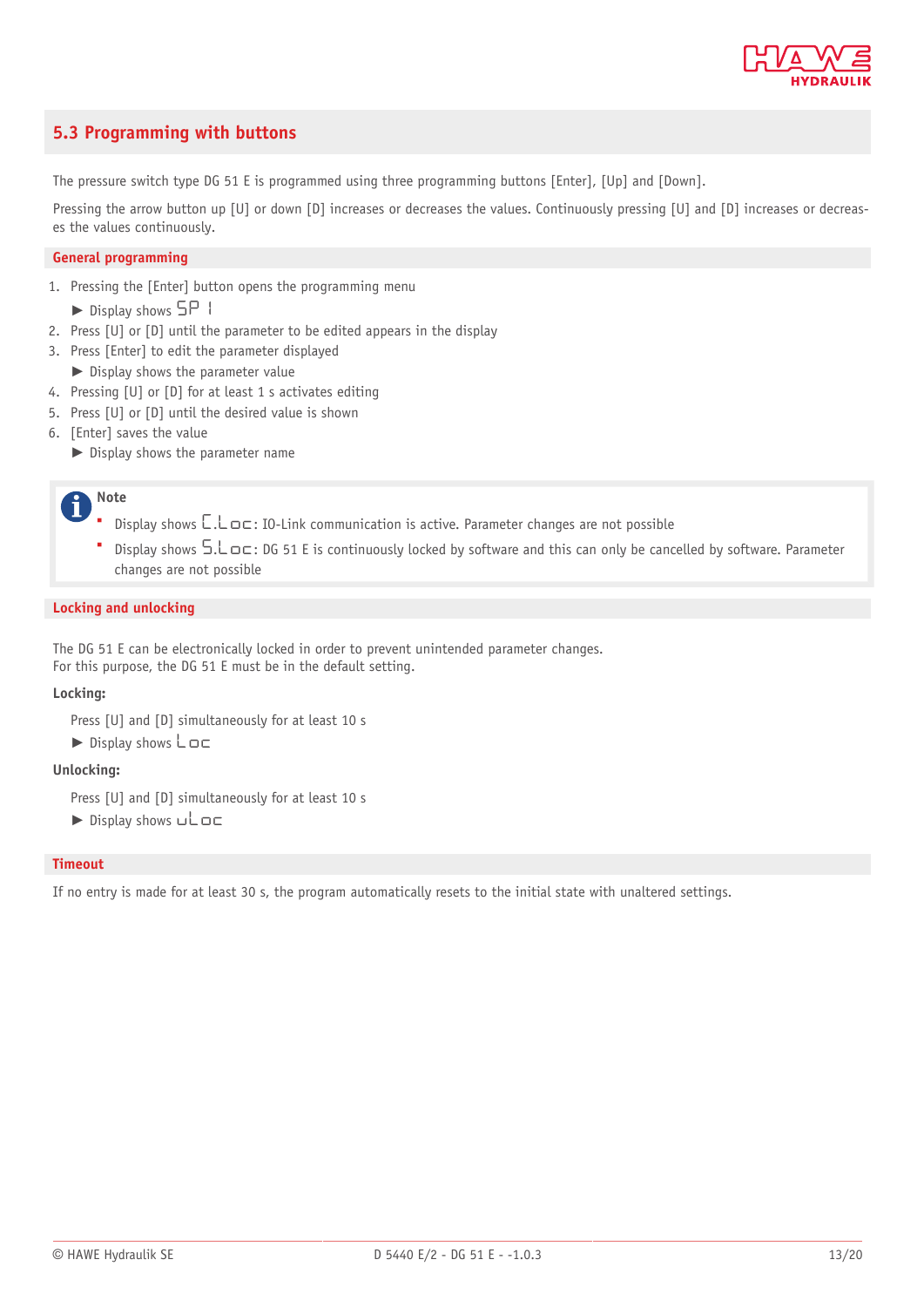

# <span id="page-13-0"></span>5.4 Menu structure

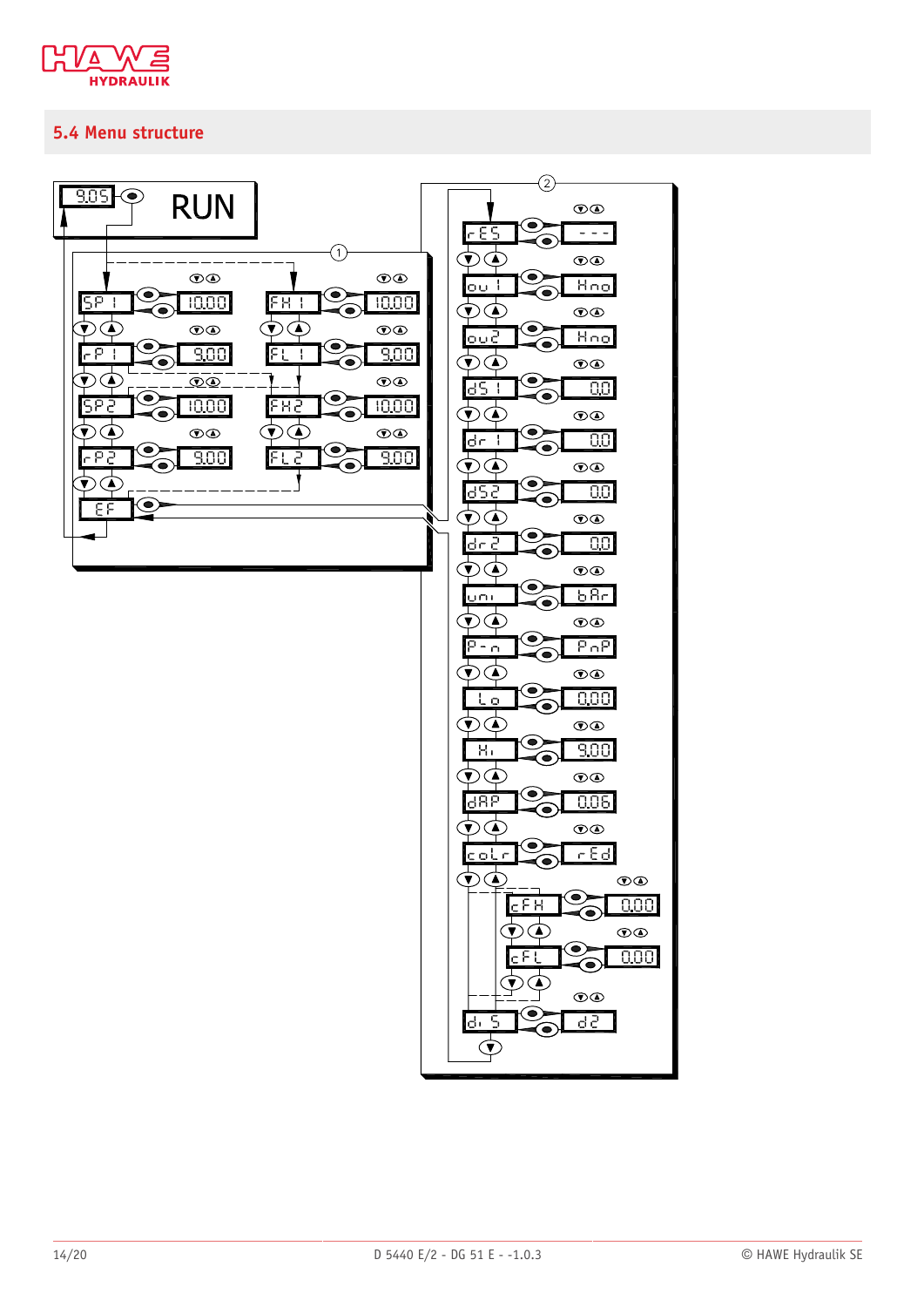

# <span id="page-14-0"></span>**5.5 Parameter**

# **Menu level 1**

| Coding                             | <b>Description</b>                                                                                                                            |
|------------------------------------|-----------------------------------------------------------------------------------------------------------------------------------------------|
| SP I<br>SP2                        | Switching point1/2<br>Upper limit value at which the output OUT 1/OUT 2 changes its state.                                                    |
|                                    | <b>Precondition:</b>                                                                                                                          |
|                                    | Parameters $\Box$ or $\Box$ in the submenu $\overline{EF}$ must be set to $\overline{H}\cap\overline{DE}$ or $\overline{H}\cap\overline{E}$ . |
|                                    | Default:<br>$5P_1 = 25%$ of $P_{max}$<br>$5PZ = 75%$ of $P_{max}$                                                                             |
| $rP$ 1<br>rPZ                      | Reset point 1/2<br>Limit value at which the output OUT 1/OUT 2 changes its state.                                                             |
|                                    | <b>Precondition:</b><br>Parameters Du lor Dud in the submenu EF must be set to HnD or HnC.                                                    |
|                                    | Default:<br>$\Gamma$ = 23% of P <sub>max</sub><br>$\Gamma$ $\Gamma$ $\Gamma$ = 73% of P <sub>max</sub>                                        |
| FH <sub>1</sub><br>EH <sub>5</sub> | Upper window switching point<br>Upper limit value at which the output OUT 1/OUT 2 changes its state.                                          |
|                                    | <b>Precondition:</b><br>Parameters ou lor oud in the submenu EF must be set to Fno or Fnc.                                                    |
| FL I                               | Lower window switching point                                                                                                                  |
| FL2                                | Lower limit value at which the output OUT 1/0UT 2 changes its state. $FL$ must always be smaller than $FH$ .                                  |
|                                    | <b>Precondition:</b>                                                                                                                          |
|                                    | Parameters ou lor oud in the submenu EF must be set to Fno or Fnc.                                                                            |
| EF                                 | <b>Advanced functions</b><br>Opens menu level 2                                                                                               |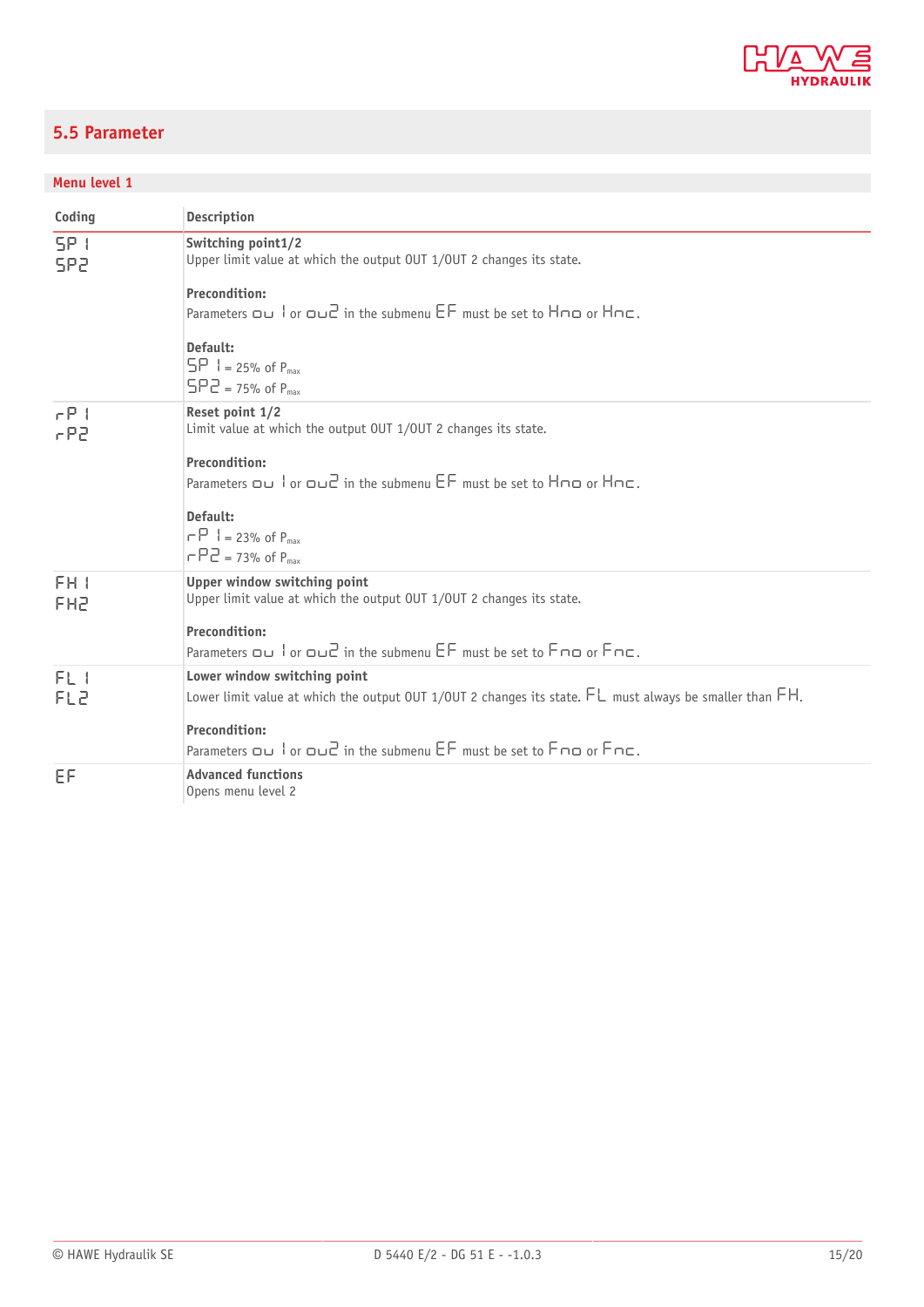

# **Menu level 2**

| Coding                   | <b>Description</b>                                                                                                                                                                                                                                                                                                    |
|--------------------------|-----------------------------------------------------------------------------------------------------------------------------------------------------------------------------------------------------------------------------------------------------------------------------------------------------------------------|
| rES                      | Reset to factory settings                                                                                                                                                                                                                                                                                             |
| ou l                     | Configuration of output 1<br>$H\cap \square$ = Hysteresis function of N/O contact (normally open)<br>$Hnc = Hysteresis function of N/C contact (normally closed)$<br>$F \cap D =$ Window function of N/O contact (normally open)<br>$F \cap E$ = Window function of N/C contact (normally closed)<br>Default:<br>Hno  |
| ou2                      | Configuration of output 2<br>$H \cap \square$ = Hysteresis function of N/O contact (normally open)<br>$Hnc = Hysteresis function of N/C contact (normally closed)$<br>$F \cap D$ = Window function of N/O contact (normally open)<br>$F \cap E$ = Window function of N/C contact (normally closed)<br>Default:<br>Hno |
| d5 I<br>d52              | Switch-on delay of output 1 and output 2<br>Value range 0 to 50 s<br>$0 =$ Deactivation of the delay<br>Default:<br>0.0                                                                                                                                                                                               |
| $d_{\Gamma}$ $+$<br>dr 2 | Switch-off delay of output 1 and output 2<br>Value range 0 to 50 s<br>$0 =$ Deactivation of the delay<br>Default:<br>0.0                                                                                                                                                                                              |
| பாட்ட                    | Unit for system pressure<br>$bHr = bar$<br>$M \bigcup R_{\Gamma}$ = millibar<br>$=$ megapascal<br><b>MPA</b><br>$=$ kilopascal<br>kPR<br>$PS! = psi$<br>$mHB =$<br>Default:<br>ЬЯг                                                                                                                                    |
| $P - n$                  | Switching logic of output 1 and output 2<br>$P \cap P$ = Positive switching<br>$nPn$ = Negative switching<br>Default:<br>P <sub>n</sub> P                                                                                                                                                                             |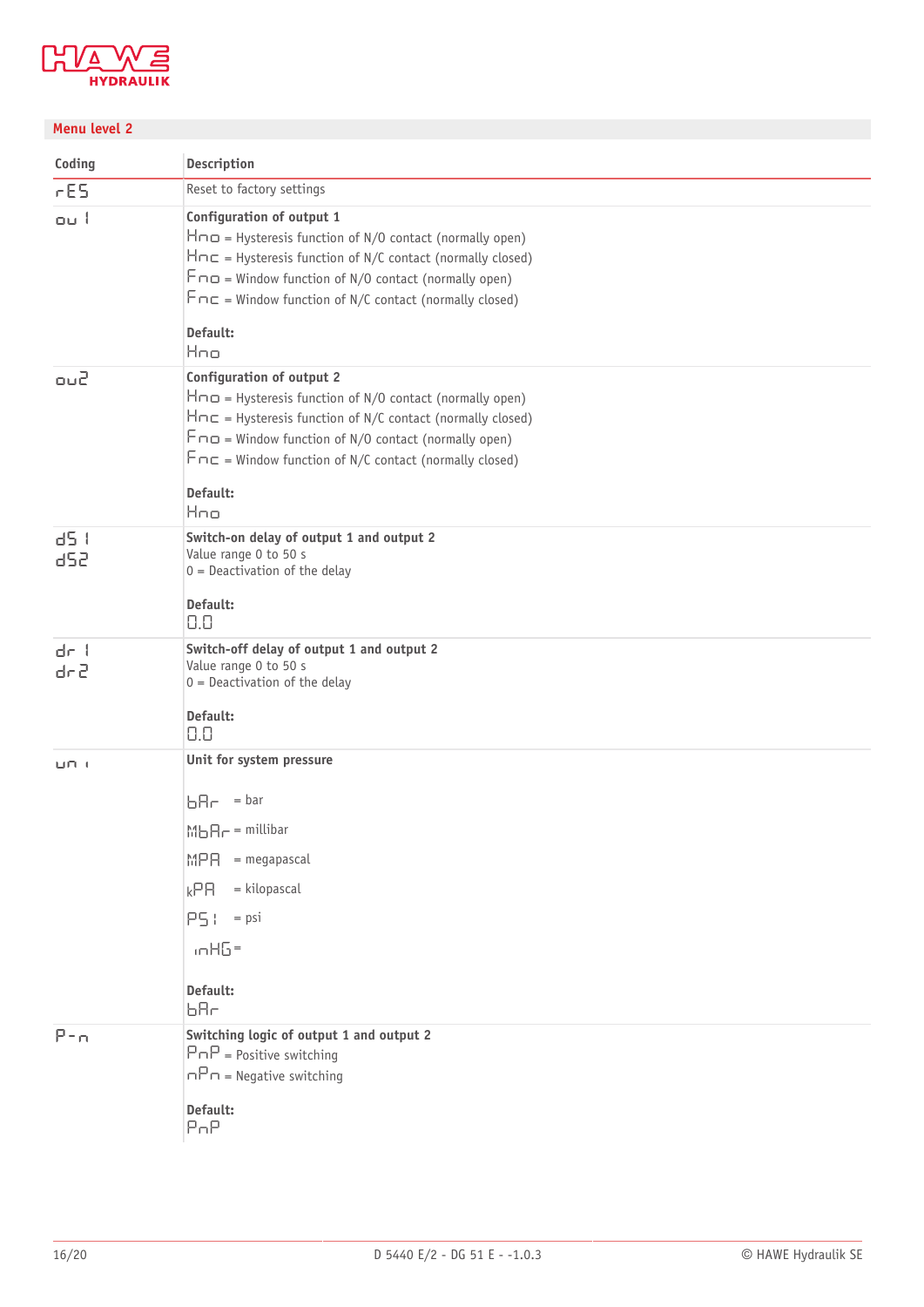

# **Menu level 2**

| Coding   | <b>Description</b>                                                                            |  |  |
|----------|-----------------------------------------------------------------------------------------------|--|--|
| Lo       | Minimum value<br>Lowest system pressure since the last reset                                  |  |  |
|          | Reset:                                                                                        |  |  |
|          | <sup>1</sup> Press [U] or [D] until display $--$ shows<br>2 Press [Enter] briefly             |  |  |
| $H_{-1}$ | Maximum value<br>Highest system pressure since the last reset                                 |  |  |
|          | Reset:                                                                                        |  |  |
|          | <sup>1</sup> Press [U] or [D] until display $--$ shows<br>2 Press [Enter] briefly             |  |  |
| dAP      | Damping of the outputs<br>Value range: 0.000 to 4.000 s<br>Pressure peaks can be filtered out |  |  |
|          | Default:<br>60                                                                                |  |  |
| coLr     | Pressure-controlled display colours                                                           |  |  |
|          | = Display colour red, measured value independent<br>rEd                                       |  |  |
|          | $5 - 5 - 5$ = Display colour green, measured value independent                                |  |  |
|          | $\Gamma$ $ _{\square \square}$ = Display colour red if OUT1 switches.                         |  |  |
|          | $\overline{b}$ $\overline{b}$ = Display colour green if OUT1 switches.                        |  |  |
|          | $\Gamma$ $\Box$ $\Box$ = Display colour red if OUT2 switches.                                 |  |  |
|          | $520$ = Display colour green if OUT2 switches.                                                |  |  |
|          | $r = 12$ = Display colour red if measured value is between $5P$ I and $5P2$                   |  |  |
|          | $5 - 12$ = Display colour green if measured value is between $5P$ 1 and $5P2$                 |  |  |
|          | $r = cF$ = Display colour red if the measured value is between $cFL$ and $cFH$                |  |  |
|          | $5 - cF$ = Display colour green if the measured value is between $cFL$ and $cFH$              |  |  |
|          | Parameters $cFL$ and $cFH$ can only be selected if $r-cF$ or $5-cF$ has been activated.       |  |  |
|          | Default:<br>rEd                                                                               |  |  |
| cFL      | Lower pressure value for colour change                                                        |  |  |
| cFH      | Upper pressure value for colour change                                                        |  |  |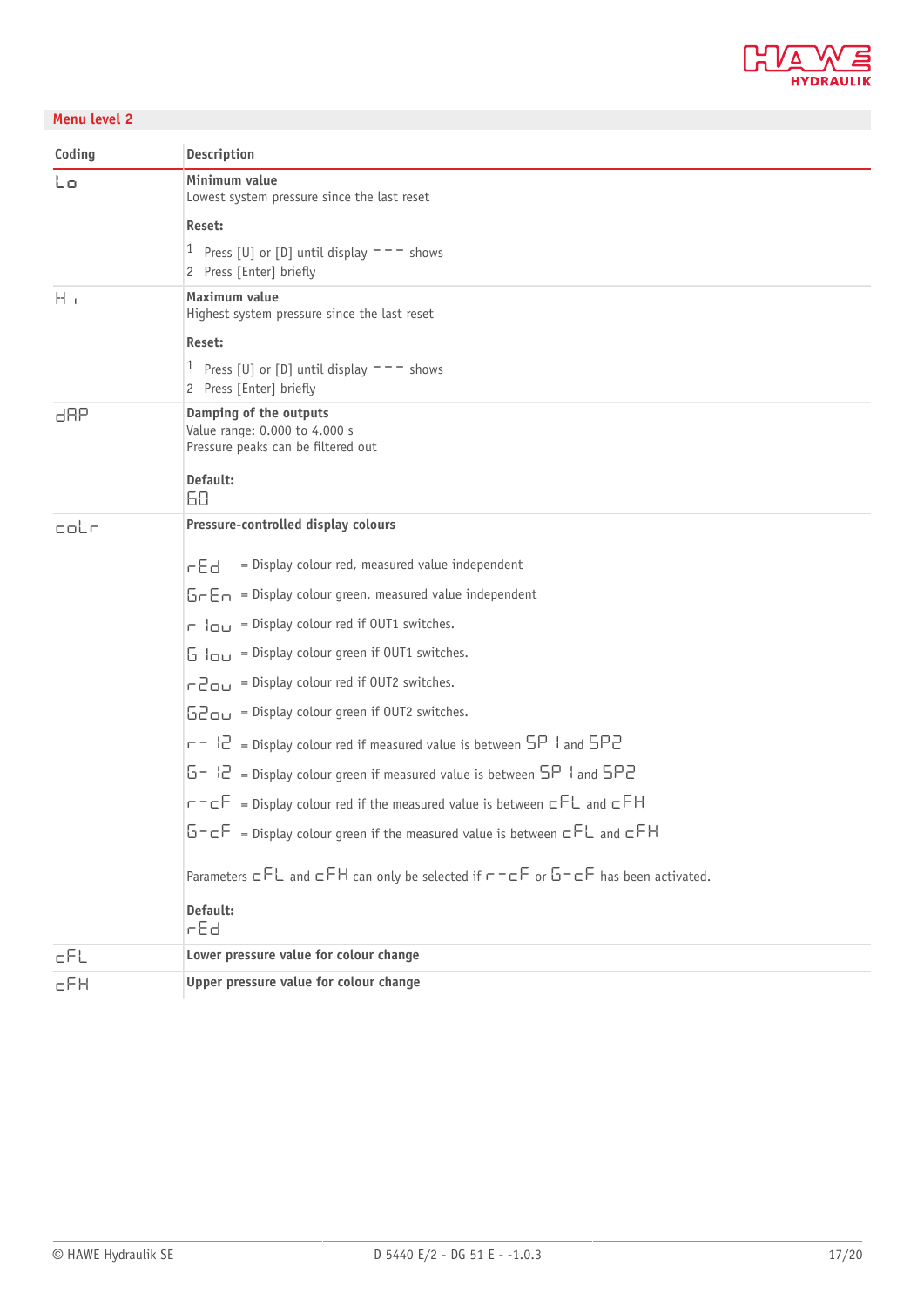

## **Menu level 2**

| Coding | <b>Description</b>                                                                                                               |  |  |  |
|--------|----------------------------------------------------------------------------------------------------------------------------------|--|--|--|
| d 6    | Display of the update rate and position                                                                                          |  |  |  |
|        | = Measured value update every 50 ms<br>d.                                                                                        |  |  |  |
|        | = Measured value update every 200 ms<br>d2.                                                                                      |  |  |  |
|        | $=$ Measured value update every 600 ms<br>급급                                                                                     |  |  |  |
|        | $\vert$ rd   : Display such as d  , d2, d3; rotated by 180°<br>le d2.<br>lod3.                                                   |  |  |  |
|        | $\Box$ FF = The measured value display is switched off in Run mode.                                                              |  |  |  |
|        | The LEDs also remain active when the display is switched off. Error messages are also shown when the display is<br>switched off. |  |  |  |
|        | Default:<br>95                                                                                                                   |  |  |  |

# <span id="page-17-0"></span>**5.6 Error management**

| <b>Display</b>  | <b>LED</b><br>OUT <sub>1</sub> | <b>LED</b><br>OUT <sub>2</sub> | <b>Designation</b>                                             | Independent troubleshooting                                                                      |
|-----------------|--------------------------------|--------------------------------|----------------------------------------------------------------|--------------------------------------------------------------------------------------------------|
| None            |                                |                                | Supply voltage too low                                         | Check the supply voltage and increase it if<br>necessary. Check connection cable                 |
| SE.             | Flashing                       | Flashing                       | Short-circuit/overcurrent of output 1 and<br>output 2          | Check output 1 and output 2 and correct<br>error                                                 |
| SE I            | Flashing                       |                                | Short-circuit/overcurrent of output 1                          | Check output 1 and correct error                                                                 |
| SE <sub>2</sub> | Flashing                       |                                | Short-circuit/overcurrent of output 2                          | Check output 2 and correct error                                                                 |
| Elbe            |                                |                                | Manual programming blocked. IO-Link<br>communication is active | Wait until the IO-Link parametrisation has<br>finished                                           |
| 5.Loc           |                                |                                | Manual programming locked                                      | Unlocking via IO-Link or parametrisation<br>tool                                                 |
| ОL              |                                |                                | Process value too high                                         | Check system pressure and reduce it if<br>necessary. Use DG 5 E with a higher pressure<br>range  |
| ШL              |                                |                                | Process value too low                                          | Check system pressure and increase it if<br>necessary. Use DG 5 E with a lower pressure<br>range |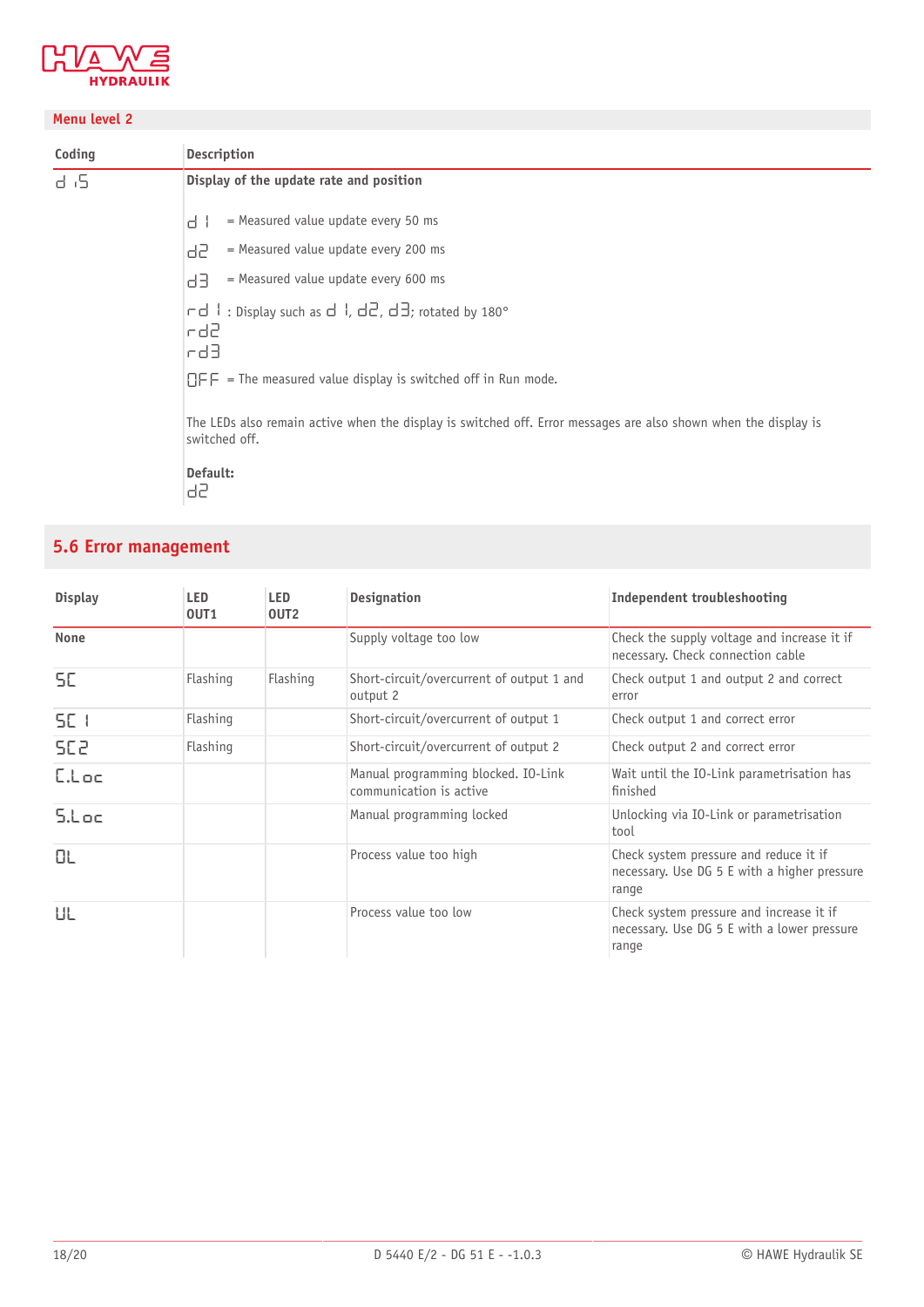

# <span id="page-18-0"></span>**6 Other information**

# <span id="page-18-1"></span>**6.1 Accessories, spare parts and separate components**

| <b>Protective cover</b> |                                                                             |  |  |  |
|-------------------------|-----------------------------------------------------------------------------|--|--|--|
|                         |                                                                             |  |  |  |
| Order coding:           | Protective cover                                                            |  |  |  |
| Order number:           | 6217 8047-00                                                                |  |  |  |
| Description:            | Transparent plastic protective cover. Sealable. Prevents unwanted shifting. |  |  |  |
|                         |                                                                             |  |  |  |
| M12 connector           |                                                                             |  |  |  |
|                         |                                                                             |  |  |  |
| Order coding:           | MSD-T7                                                                      |  |  |  |
| Order number:           | 6217 8048-00                                                                |  |  |  |

Description: M12 line connector. 4-pole. Cable feed rotatable by 90°. Cable must be provided by the customer

### **Mounting adapter**

| Order coding: | ERMETO EGE 8-SR-ED                                              |
|---------------|-----------------------------------------------------------------|
| Order number: | 6030 7411-00                                                    |
| Description:  | Straight screw-in connector with sealing cone G $1/4$ - G $1/4$ |



Transparent (PU material)







1 Cable feed rotatable by 90°

**ERMETO-EGE 8-RS-ED** Straight screw-in connector with sealing cone







Flange adapter

**Y1E**





1 Connection part for ERMETO-EGE 8-SR-ED